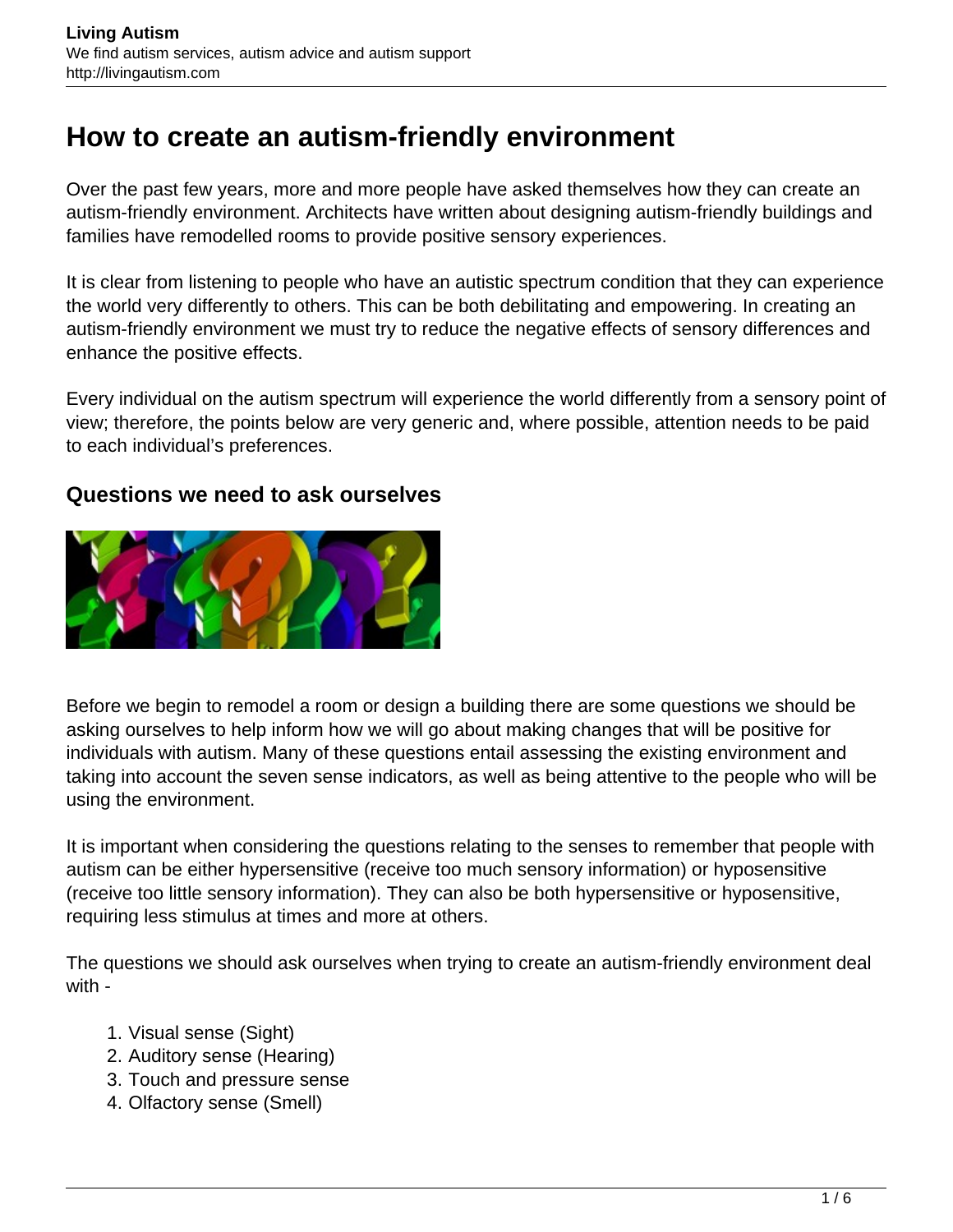- 5. Taste sense
- 6. Vestibular sense(Balance)
- 7. Proprioceptive sense (Space)
- 8. Who will use the space?
- 9. What the space will be used for?

# **Questions dealing with visual input**

- What is the lighting like in the rooms, both natural and artificial?
- What colour are the walls?
- How many things are in the room that would require visual awareness/recognition?
- Are curtains, carpets and furnishings patterned?

Lighting plays a large part in the sensory experiences of many autistic people. We now know that fluourescent lights can be distracting to the point of debilitating for some people because they can see the lights flickering at 60 flashes per second (60Hz). Some fluourescent lights have a flicker rate of 120 Hz.

Natural lighting also plays a part, especially with sleeping patterns. One reason is that melatonin (a hormone which helps to regulate sleep/wake patterns). Usually melatonin rises during darkness and dips during daylight hours. If people with autism are experiencing sleep problems, one of the many strategies to try is to ensure that there is darkness during times of sleep.

Paying attention to colour is also important. Different colours have different effects on us. As an example, the colour red has the longest wave length and, therefore, can stimulate us and raise our pulse rate. Yellow also has a long wavelength and can stimulate. Light blues can calm the mind and aid concentration. Green can be restful. Think about the room you are designing – are you trying to create a stimulating environment or a calming one?

How cluttered or minimalist rooms are should also be taken into consideration. Many autistic people are particularly observant of every detail and can become overwhelmed by too much visual information to process. Others need more visual stimulation.

Patterned fabrics can be particularly distressing to some individuals with an autistic spectrum condition. Patterns can be distracting and overwhelming and can even cause visual distortion.

# **Questions dealing with auditory input**

- Are there regular external sounds, such as traffic, children playing or building works?
- Are there regular internal sounds, such as clocks ticking, refrigerators humming, music?
- Is it possible to reduce external sounds from permeating to the inside?
- Is there a way of reducing sounds for each individual, such as earplugs?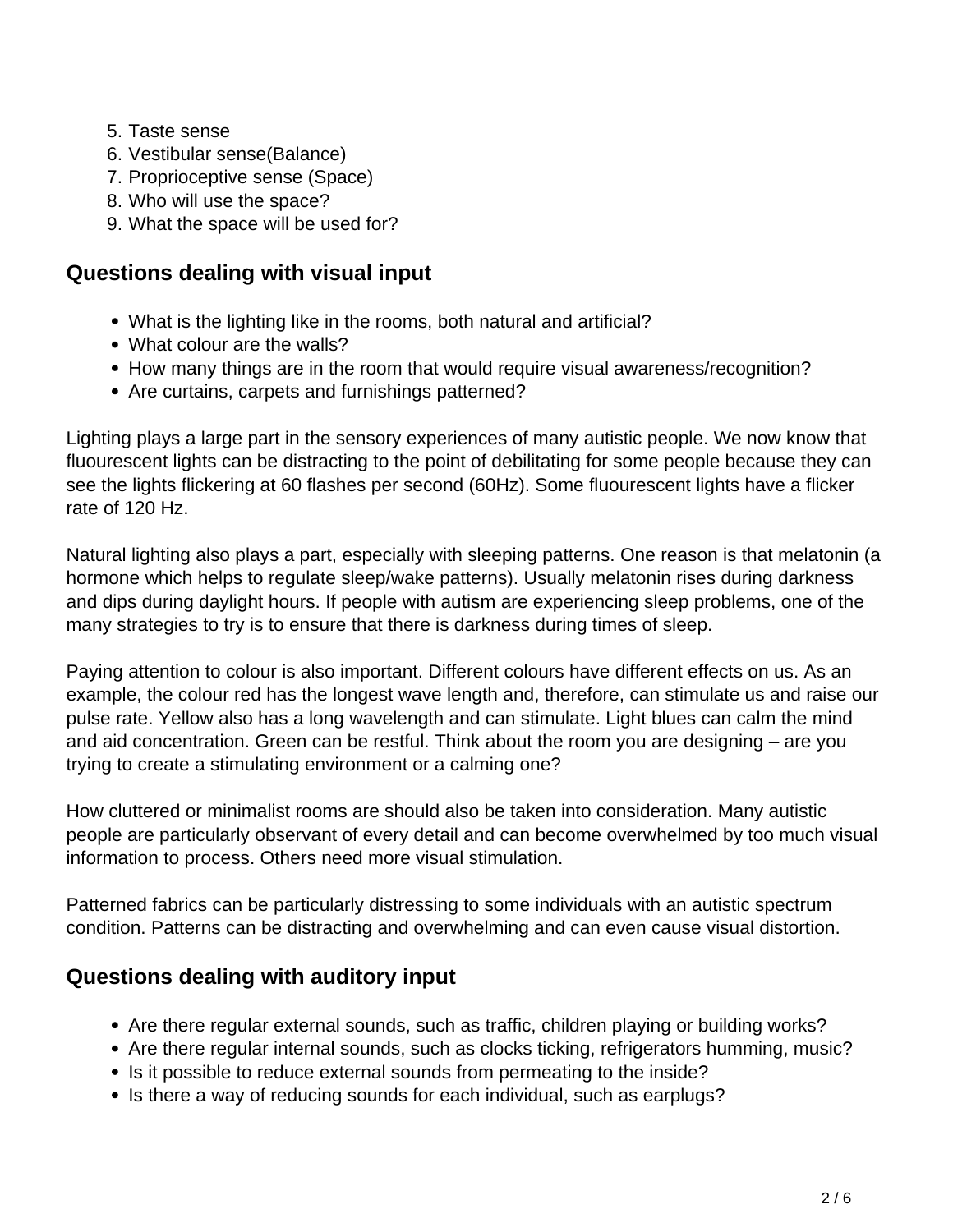Many people with autism tell us that they can hear sounds at many decibels above those others can hear. They can hear sounds that are a lot further away and the intensity of sounds can be deafening. They can be listening to rock music on high volume and still hear a conversation in the room next door.

### **Questions dealing with touch and pressure**

- Is there an area that provides for different textures to be felt or stroked?
- Are there items to provide different feelings on the skin, such as sand or water?
- Are there items to provide pressure if needed, such as wooden massagers?

Some autistic people shun touch unless they are in control of it. Others need extra pressure to feel calm and safe and benefit from items such as weighted blankets if used appropriately. Some people need extra stimulation to feel, if they are particularly hyposensitive (filter out too much sensory information as opposed to too little).

## **Questions dealing with the sense of smell (Olfactory)**

- Are there any smells outside of the room or building that permeate through the walls, windows or doors?
- Are there any smells from indoors that can cause distress, such as cleaning products, perfumed products or foods?

Some people with autism find smells so overwhelming that they cause extreme nausea. Some will even smell the product long after it has been removed from the room or cupboard.

#### **Questions dealing with taste**

In creating an environment where the sense of taste will be used, such as dining rooms, it is worth remembering that sometimes we can assume a distaste for a flavour when the distaste could be something else. It is possible that distaste can come from a discomfort from the texture of the food, or the appearance of the food. Questions to ask would be –

- Have we created an environment where choice is available and clear to see?
- Are choices of foods shown pictorially as well as in words?

# **Questions dealing with balance (vestibular) and space (proprioceptive)**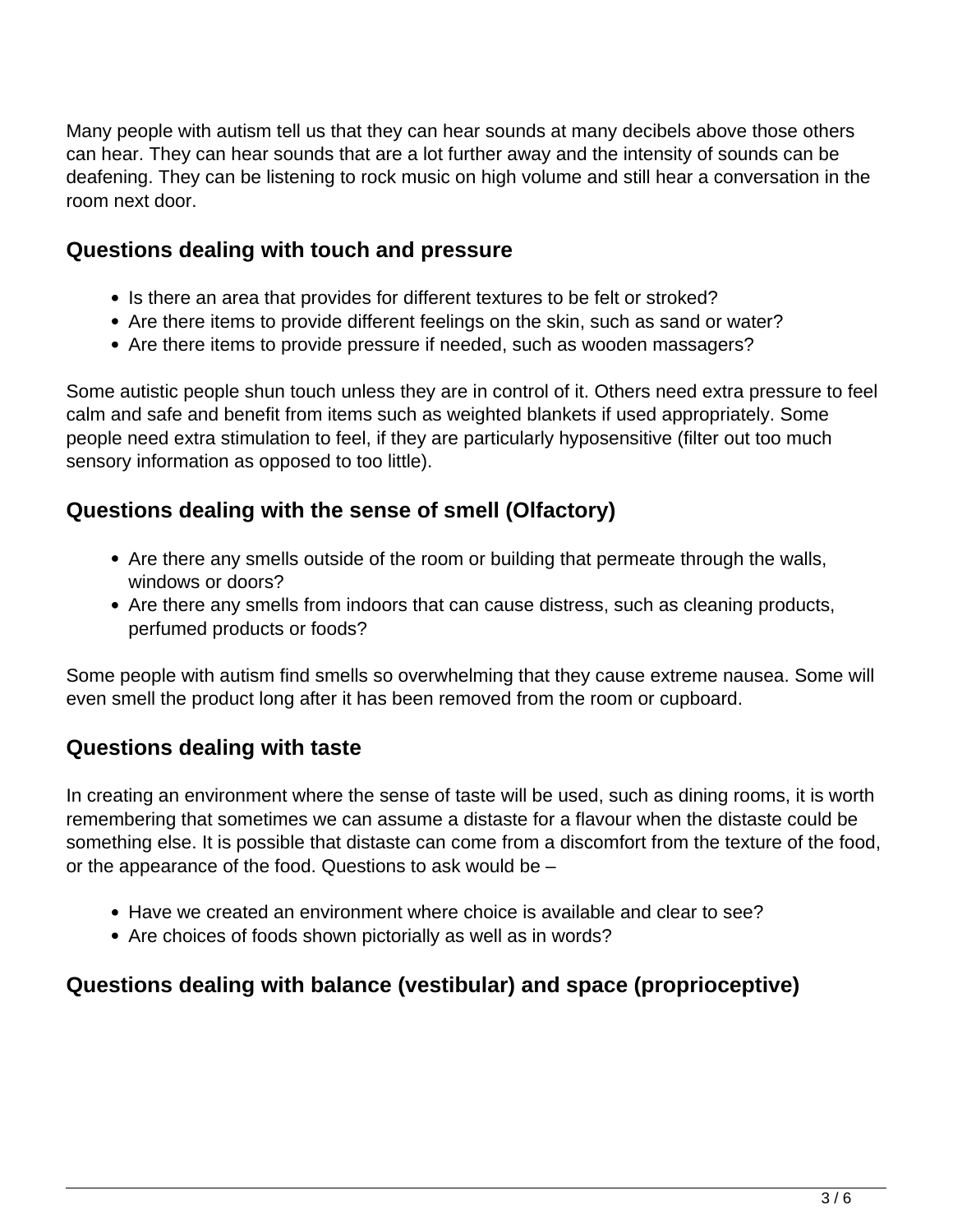

- Are there opportunities for swinging?
- Are there opportunities to balance on beams or boards?
- Are there opportunities to bounce or climb?
- Are there opportunities for a person to sit with their backs against the wall?
- Are there opportunities to sit where a person can see the whole room?
- Are there quick exit routes?

Some autistic people find it difficult to have a sense of themselves in relation to the physical world around them. Rocking, swinging and balancing can help them gain a sense of self. Having too much room in front of them or behind them can cause anxiety if they need to have something directly behind them or in front of them to gain a sense of themselves. In addition, some people with autism experience anxiety if they cannot see what is happening or where sounds are coming from and they find this very disorientating.

Many people with autism need space around them and feel overwhelmed by crowds or clutter. They can feel hemmed in by corridors and need to know there is a quick escape route.

#### **Who will use the space?**

This might seem an obvious question to ask; however, it is important to think the answer through. The environment might need to be different for children or adults. You might also need to consider whether the same environment will be used by others who might have sensory differences, or by a group with very differing sensory needs. If there is a risk of sensory overload; is there somewhere else a person can go to escape from the overload?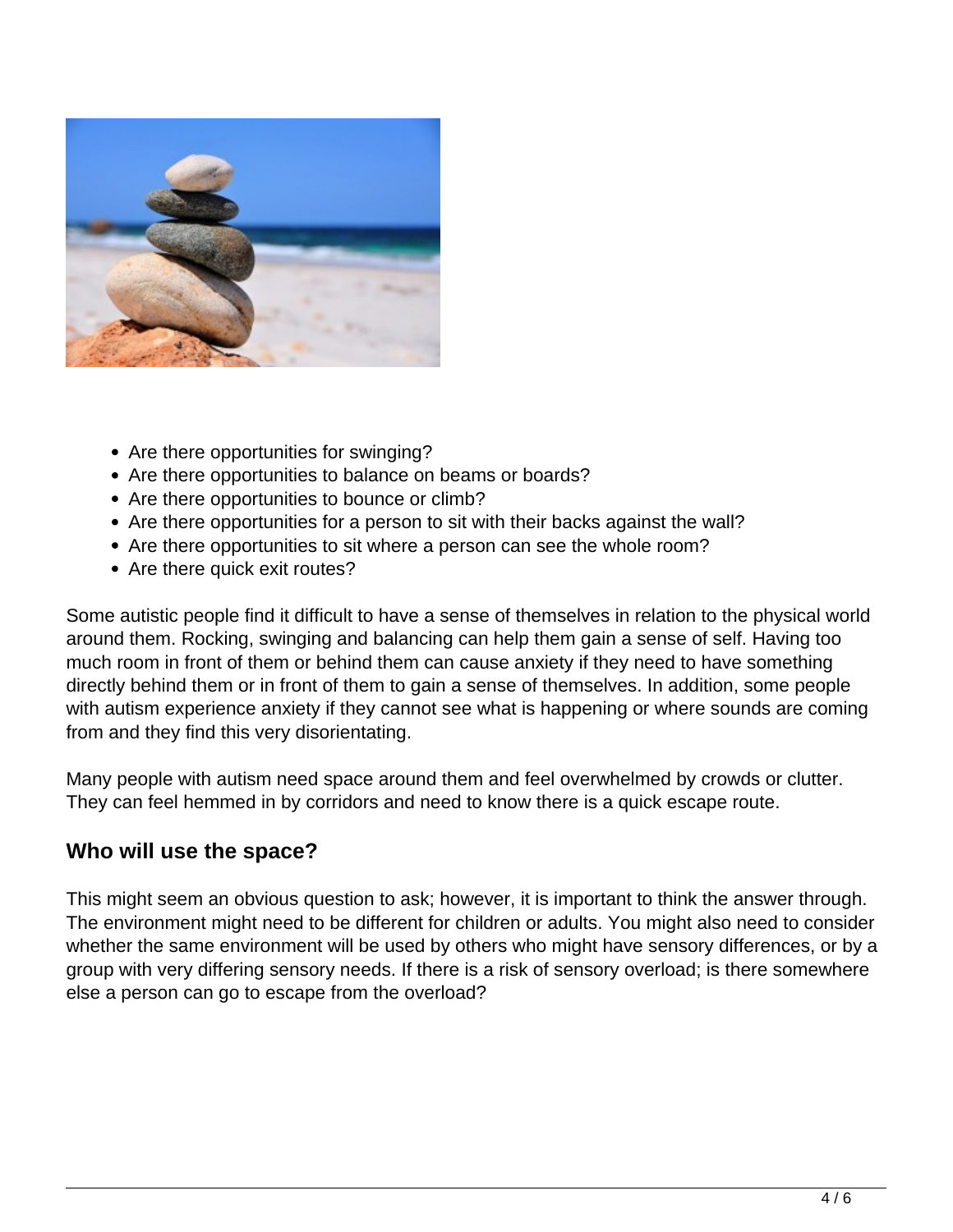

## **What will the space be used for?**

Some spaces are used for large groups of people, such as school halls or open-plan offices. Other spaces are for single use or small groups. Yet, other spaces are intended for transition, eg corridors or lifts.

Transition spaces can be difficult for people on the autism spectrum, because it can sometimes be difficult to move from one space to another or one activity to another.

Therefore, consideration needs to be made as to how to make transition spaces easier to deal with. Some questions you can ask are –

- Can there be a natural flow from one space to another without using a corridor? Are there less claustrophobic ways to go up or down a building than the use of lifts?
- If spaces are being used for large numbers of people, are there smaller spaces available for retreat if necessary?
- If spaces are small and intimate, are there opportunities to go easily to a more open space?
- Can you create a map of where individuals with autism seem to become most anxious? Are there alternative routes?

#### **Conclusion**

There are architects who specialise in designing buildings that are autism-friendly such as Maria Luigia Assirelli Dott. Arch (Rome) ARB, partner in GA Architects and Magda Mostafa, associate professor in the Department of Construction and Architebtural Engineering in Egypt. However, we can all play a part in providing an autism-friendly environment by taking into consideration sensory differences and the need for structure.

Although every individual on the autistic spectrum will have their own environmental needs, there